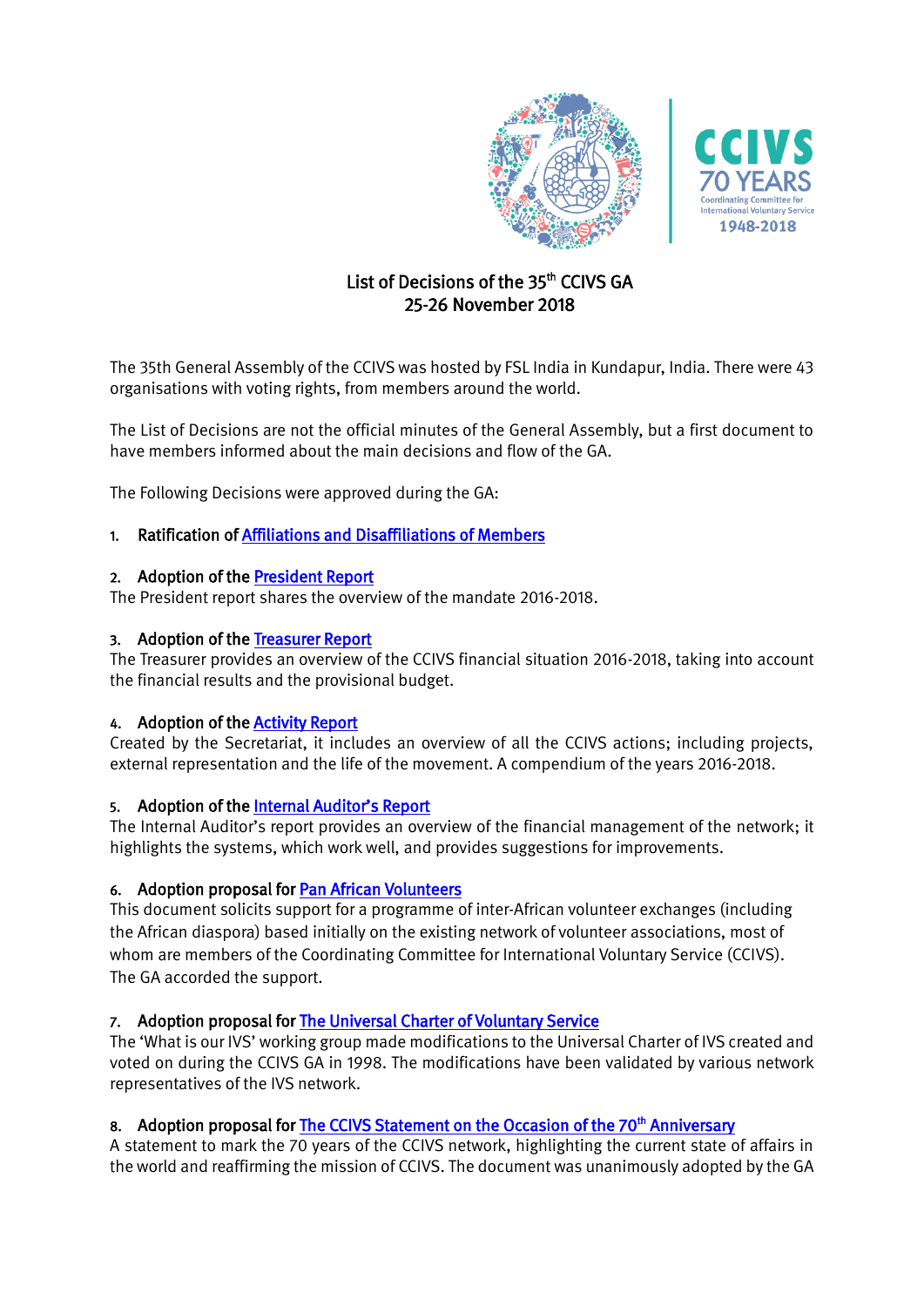

## 9. Adoption proposal for a [Sustainability Policy for CCIVS](https://www.dropbox.com/s/hy8fuzywthc3ies/9.SustainabilityPolicyCCIVS.pdf?dl=0)

The document was created with the intention to be used for all CCIVS events. It will be shared with all members hosting CCIVS events.

## 10. Adoption proposal for a [A Way Forward for CCIVS: Transitional Approach](https://www.dropbox.com/s/nx536mz7ie3n4py/10.%20AWayForwardforCCIVS.docx?dl=0)

A document to lead the CCIVS forward over the next few years, with proposals changes to the way we present CCIVS activities and with priorities for the work of the network.

## 11. Adoption proposal for [Membership Policy](https://www.dropbox.com/s/r9rs50fk61mau5b/11.MembershipPolicy_CCIVS.pdf?dl=0)

Clarification concerning the membership policy of CCIVS, including the rights for full and associate members and the expansion of the CCIVS membership.

## 12. Adoption proposal for [Membership Fee Adjustment](https://www.dropbox.com/s/psxgvojid80uth1/12.Membershipfeeadjustment.docx?dl=0)

Document highlighting the adopted change in membership fees.

### 13. Adoption proposal for a [New Strategic Plan](https://www.dropbox.com/s/i4pfigmvrhqbdmk/13.StrategicPlan2020-2026.pdf?dl=0)

The new strategic plan will be developed during 2019 and 2020 and will be voted on in the GA 2020. It will follow on from the White Paper and it will follow a 6 year duration 2022-2028.

### 14. Adoption proposal for [Initiating a Pilot Project: a CCIVS Competence Centre](https://www.dropbox.com/s/3t2sn84h8ehe2i4/14.CCIVSCompetenceCentre.docx.pdf?dl=0)

Following the will of CCIVS members, and the work of the strategic planning working group in 2017-2018, the document outlines the ideas for the development of CCIVS Competence Centres.

### 15. Adoption proposal for [Call to Action COP 24](https://www.dropbox.com/s/xhclz4yk8htgeur/15.CalltoActionCOP24.pdf?dl=0)

A document validated in the GA and supported by several networks in the IVS movement, it was shared for the beginning of the COP24.

### 16. Adoption proposal for [the](https://www.dropbox.com/s/paharq1yacswiq0/CCIVS%2034th%20GC%20%26%20GA%20Recommendations%20for%20EC%20composition.pdf?dl=0) [Plan of Action 2019-2020](https://docs.google.com/spreadsheets/d/1BRNKaZepYPYT8gYj3HJUPkPlI702aWEx7ZUzYJda2yI/edit?usp=sharing)

The POA leads the direction of the work of the network over the next two years. All members are encouraged to participate in and work towards the completion of the plan.

### 17. Adoption of th[e 2019-2020 annual budgets](https://www.dropbox.com/s/0gtbtrlhy36qlx4/17.2019-2020annualbudgets.pdf?dl=0)

The results of the 2018 accounts and the provisional budgets for 2019 and 2020.

### 18. Hosting GA 2018

The GA host for the 100 years of IVS in 2020 will be…. VJF Germany

### 19. Election Internal Auditor

Alfred Ohene-Akonor - VOLU Ghana

## 20. Elections of the EC 2019-2020

| Role      | Responsible       | Organisation  |
|-----------|-------------------|---------------|
| President | Ingrid Danckaerts | <b>SC</b>     |
|           |                   | International |